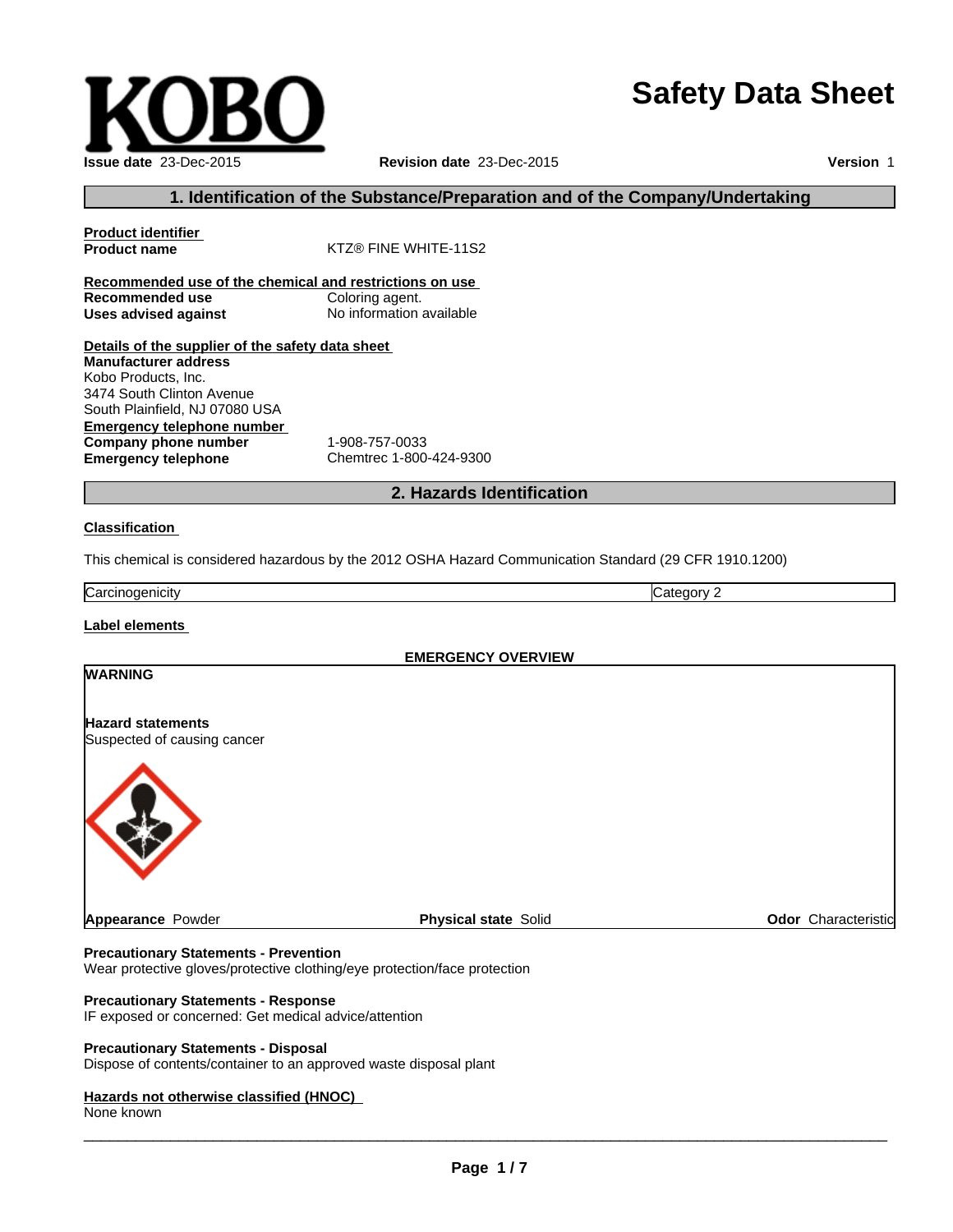#### **Other Information**

No information available

### **3. Composition/information on Ingredients**

 $\_$  ,  $\_$  ,  $\_$  ,  $\_$  ,  $\_$  ,  $\_$  ,  $\_$  ,  $\_$  ,  $\_$  ,  $\_$  ,  $\_$  ,  $\_$  ,  $\_$  ,  $\_$  ,  $\_$  ,  $\_$  ,  $\_$  ,  $\_$  ,  $\_$  ,  $\_$  ,  $\_$  ,  $\_$  ,  $\_$  ,  $\_$  ,  $\_$  ,  $\_$  ,  $\_$  ,  $\_$  ,  $\_$  ,  $\_$  ,  $\_$  ,  $\_$  ,  $\_$  ,  $\_$  ,  $\_$  ,  $\_$  ,  $\_$  ,

| <b>Chemical Name</b>    | <b>CAS No</b> | Weight-%   |
|-------------------------|---------------|------------|
| Mica                    | 12001-26-2    | 53.5-69.0  |
| <b>Titanium Dioxide</b> | 13463-67-7    | 29.0-43.5  |
| Triethoxycaprylylsilane | 2943-75-1     | $.0 - 3.0$ |

#### **4. First aid measures**

| <b>First aid measures</b>                                   |                                                                                                            |
|-------------------------------------------------------------|------------------------------------------------------------------------------------------------------------|
| <b>General advice</b>                                       | If symptoms persist, call a physician.                                                                     |
| Eye contact                                                 | Rinse immediately with plenty of water, also under the eyelids, for at least 15 minutes.                   |
| <b>Skin contact</b>                                         | Wash off immediately with soap and plenty of water while removing all contaminated<br>clothes and shoes.   |
| <b>Inhalation</b>                                           | Remove to fresh air. If breathing is irregular or stopped, administer artificial respiration.              |
| Ingestion                                                   | If swallowed, do not induce vomiting: seek medical advice immediately and show this<br>container or label. |
| Self-protection of the first aider                          | Use personal protective equipment as required.                                                             |
| Most important symptoms and effects, both acute and delayed |                                                                                                            |
| <b>Symptoms</b>                                             | No known effects under normal use conditions.                                                              |
|                                                             | Indication of any immediate medical attention and special treatment needed                                 |
| Note to physicians                                          | Effects of exposure (inhalation, ingestion or skin contact) to substance may be delayed.                   |

#### **5. Fire-fighting measures**

#### **Suitable extinguishing media**

Use extinguishing measures that are appropriate to local circumstances and the surrounding environment.

**Unsuitable extinguishing media** No information available.

#### **Specific hazards arising from the chemical** None in particular.

**Explosion data Sensitivity to mechanical impact** None. **Sensitivity to static discharge** None.

#### **Protective equipment and precautions for firefighters** Use personal protective equipment as required.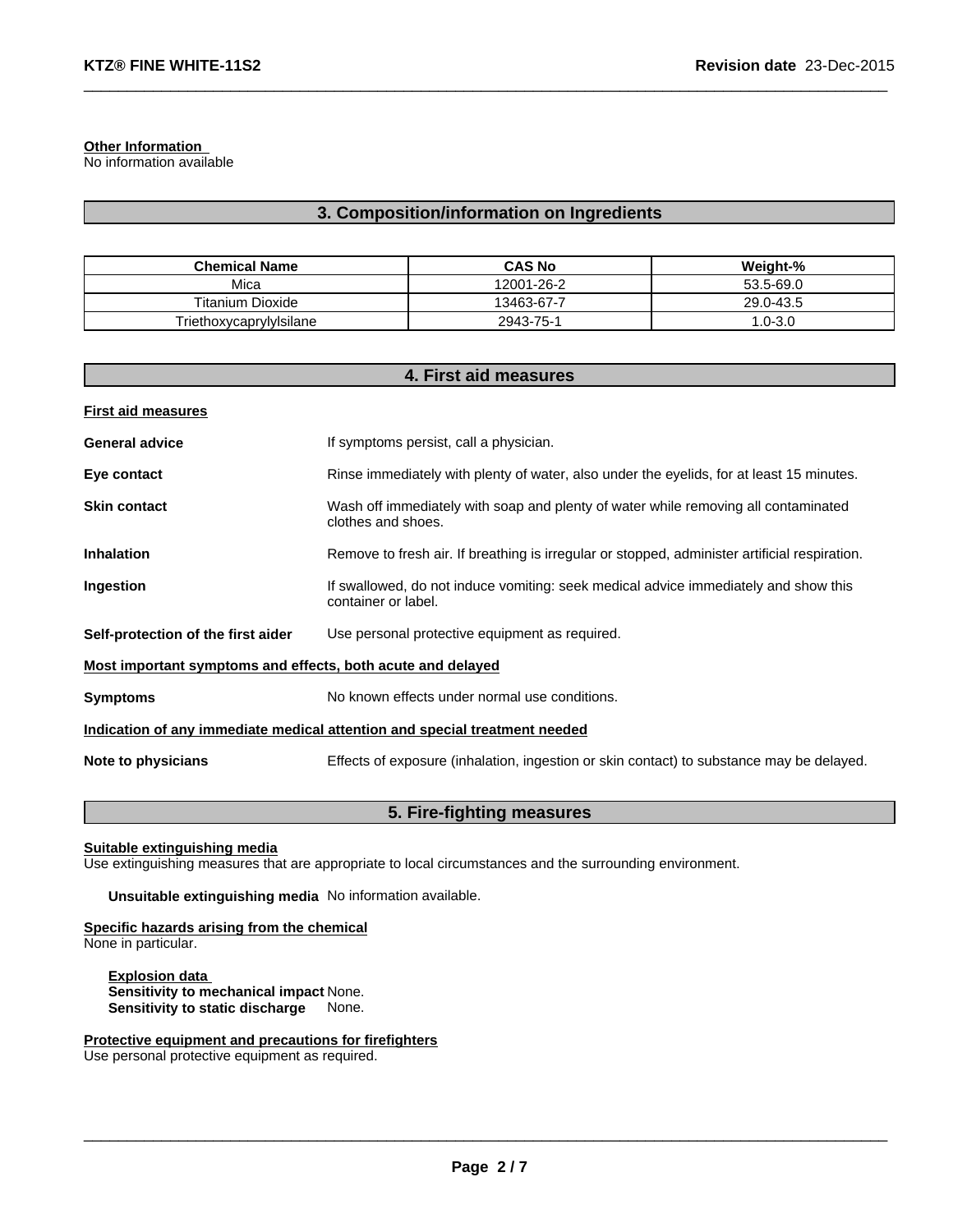#### **6. Accidental release measures**

 $\_$  ,  $\_$  ,  $\_$  ,  $\_$  ,  $\_$  ,  $\_$  ,  $\_$  ,  $\_$  ,  $\_$  ,  $\_$  ,  $\_$  ,  $\_$  ,  $\_$  ,  $\_$  ,  $\_$  ,  $\_$  ,  $\_$  ,  $\_$  ,  $\_$  ,  $\_$  ,  $\_$  ,  $\_$  ,  $\_$  ,  $\_$  ,  $\_$  ,  $\_$  ,  $\_$  ,  $\_$  ,  $\_$  ,  $\_$  ,  $\_$  ,  $\_$  ,  $\_$  ,  $\_$  ,  $\_$  ,  $\_$  ,  $\_$  ,

#### **Personal precautions, protective equipment and emergency procedures**

| <b>Personal precautions</b>                          | Use personal protective equipment as required. Avoid contact with eyes and skin. Wash<br>thoroughly after handling. |
|------------------------------------------------------|---------------------------------------------------------------------------------------------------------------------|
| For emergency responders                             | Use personal protective equipment as required.                                                                      |
| <b>Environmental precautions</b>                     | Collect spillage. Do not allow into any sewer, on the ground or into any body of water.                             |
| Methods and material for containment and cleaning up |                                                                                                                     |
| <b>Methods for containment</b>                       | Prevent further leakage or spillage if safe to do so.                                                               |
| Methods for cleaning up                              | Avoid creating dust. Sweep up and shovel into suitable containers for disposal.                                     |
| Prevention of secondary hazards                      | Clean contaminated objects and areas thoroughly observing environmental regulations.                                |

| 7. Handling and Storage                                      |                                                                                                                      |  |
|--------------------------------------------------------------|----------------------------------------------------------------------------------------------------------------------|--|
| <b>Precautions for safe handling</b>                         |                                                                                                                      |  |
| Advice on safe handling                                      | Use personal protective equipment as required. Use only in well-ventilated areas. Wash<br>thoroughly after handling. |  |
| Conditions for safe storage, including any incompatibilities |                                                                                                                      |  |
| <b>Storage conditions</b>                                    | Keep container tightly closed in a dry and well-ventilated place. Store at ambient conditions.                       |  |
| Incompatible materials                                       | Strong oxidizing agents. Strong acids.                                                                               |  |

## **8. Exposure Controls/Personal Protection**

#### **Control parameters**

#### **Exposure guidelines**

| Chemical Name           | <b>ACGIH TLV</b>                   | <b>OSHA PEL</b>                          | <b>NIOSH IDLH</b>                          |
|-------------------------|------------------------------------|------------------------------------------|--------------------------------------------|
|                         |                                    |                                          |                                            |
| Mica                    | $TWA: 3 mg/m3$ respirable fraction |                                          | IDLH: $1500 \text{ mg/m}^3$                |
| 12001-26-2              |                                    |                                          | TWA: 3 mg/m <sup>3</sup> containing $<$ 1% |
|                         |                                    |                                          | Quartz respirable dust                     |
| <b>Titanium Dioxide</b> | TWA: $10 \text{ mg/m}^3$           | TWA: 15 $mg/m3$ total dust               | IDLH: $5000 \text{ mg/m}^3$                |
| 13463-67-7              |                                    | (vacated) TWA: $10 \text{ mg/m}^3$ total |                                            |
|                         |                                    | dust                                     |                                            |

#### **Appropriate engineering controls**

**Engineering controls** Ensure adequate ventilation, especially in confined areas.

#### **Individual protection measures, such as personal protective equipment**

| <b>Eye/face protection</b>     | Wear safety glasses with side shields (or goggles).                       |
|--------------------------------|---------------------------------------------------------------------------|
| Skin and body protection       | Wear protective gloves and protective clothing.                           |
| <b>Respiratory protection</b>  | In case of insufficient ventilation, wear suitable respiratory equipment. |
| General hygiene considerations | Handle in accordance with good industrial hygiene and safety practice.    |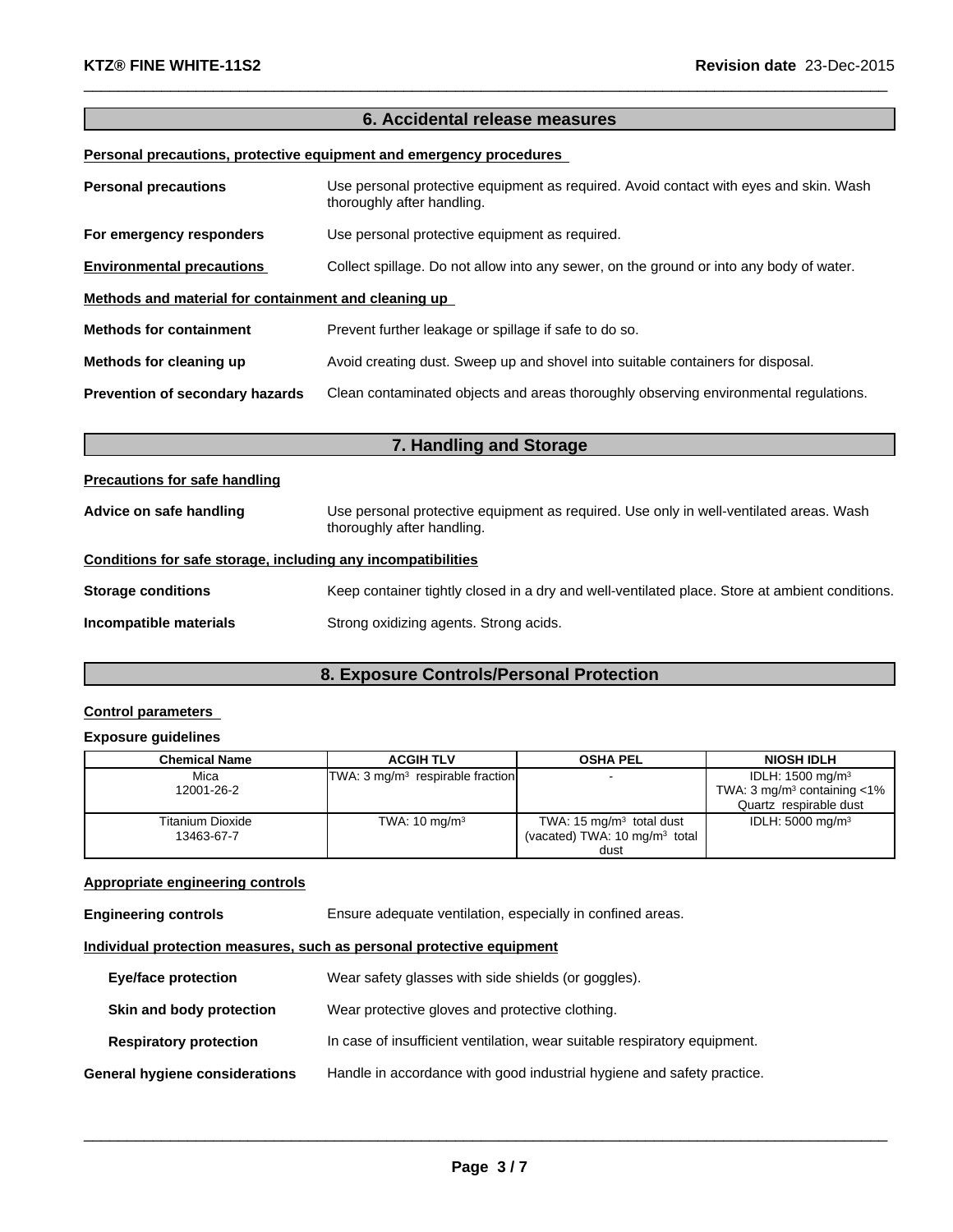#### **9. Physical and Chemical Properties**

 $\_$  ,  $\_$  ,  $\_$  ,  $\_$  ,  $\_$  ,  $\_$  ,  $\_$  ,  $\_$  ,  $\_$  ,  $\_$  ,  $\_$  ,  $\_$  ,  $\_$  ,  $\_$  ,  $\_$  ,  $\_$  ,  $\_$  ,  $\_$  ,  $\_$  ,  $\_$  ,  $\_$  ,  $\_$  ,  $\_$  ,  $\_$  ,  $\_$  ,  $\_$  ,  $\_$  ,  $\_$  ,  $\_$  ,  $\_$  ,  $\_$  ,  $\_$  ,  $\_$  ,  $\_$  ,  $\_$  ,  $\_$  ,  $\_$  ,

#### **Information on basic physical and chemical properties**

| <b>Physical state</b><br>Appearance<br>Color | Solid<br>Powder<br>White | Odor<br><b>Odor threshold</b> | Characteristic<br>No information available |
|----------------------------------------------|--------------------------|-------------------------------|--------------------------------------------|
| <b>Property</b>                              | Values                   | <b>Remarks</b> •              |                                            |
| рH                                           |                          | No information available      |                                            |
| Melting point/freezing point                 | > 1000 °C                |                               |                                            |
| Boiling point / boiling range                |                          | No information available      |                                            |
| <b>Flash point</b>                           |                          | No information available      |                                            |
| <b>Evaporation rate</b>                      |                          | No information available      |                                            |
| Flammability (solid, gas)                    |                          | No information available      |                                            |
| Flammability limit in air                    |                          |                               |                                            |
| <b>Upper flammability limit</b>              |                          | No information available      |                                            |
| Lower flammability limit                     |                          | No information available      |                                            |
| Vapor pressure                               |                          | No information available      |                                            |
| <b>Vapor density</b>                         |                          | No information available      |                                            |
| <b>Specific gravity</b>                      |                          | No information available      |                                            |
| <b>Water solubility</b>                      | Insoluble in water       |                               |                                            |
| Solubility in other solvents                 |                          | No information available      |                                            |
| <b>Partition coefficient</b>                 |                          | No information available      |                                            |
| <b>Autoignition temperature</b>              |                          | No information available      |                                            |
| <b>Decomposition temperature</b>             |                          | No information available      |                                            |
| <b>Kinematic viscosity</b>                   |                          | No information available      |                                            |
| <b>Dynamic viscosity</b>                     |                          | No information available      |                                            |
| <b>Explosive properties</b>                  |                          | No information available      |                                            |
| <b>Oxidizing properties</b>                  |                          | No information available      |                                            |
| <b>Other Information</b>                     |                          |                               |                                            |
| <b>Softening point</b>                       | No information available |                               |                                            |
| <b>Molecular weight</b>                      | No information available |                               |                                            |
| VOC content (%)                              | No information available |                               |                                            |
| <b>Density</b>                               | No information available |                               |                                            |
| <b>Bulk density</b>                          | No information available |                               |                                            |

## **10. Stability and Reactivity**

**Reactivity**  No data available

**Chemical stability** Stable under normal conditions.

**Possibility of hazardous reactions** None under normal processing.

**Hazardous polymerization** Hazardous polymerization does not occur.

**Conditions to avoid** None known.

**Incompatible materials** Strong oxidizing agents. Strong acids.

#### **Hazardous decomposition products**

None under normal use conditions.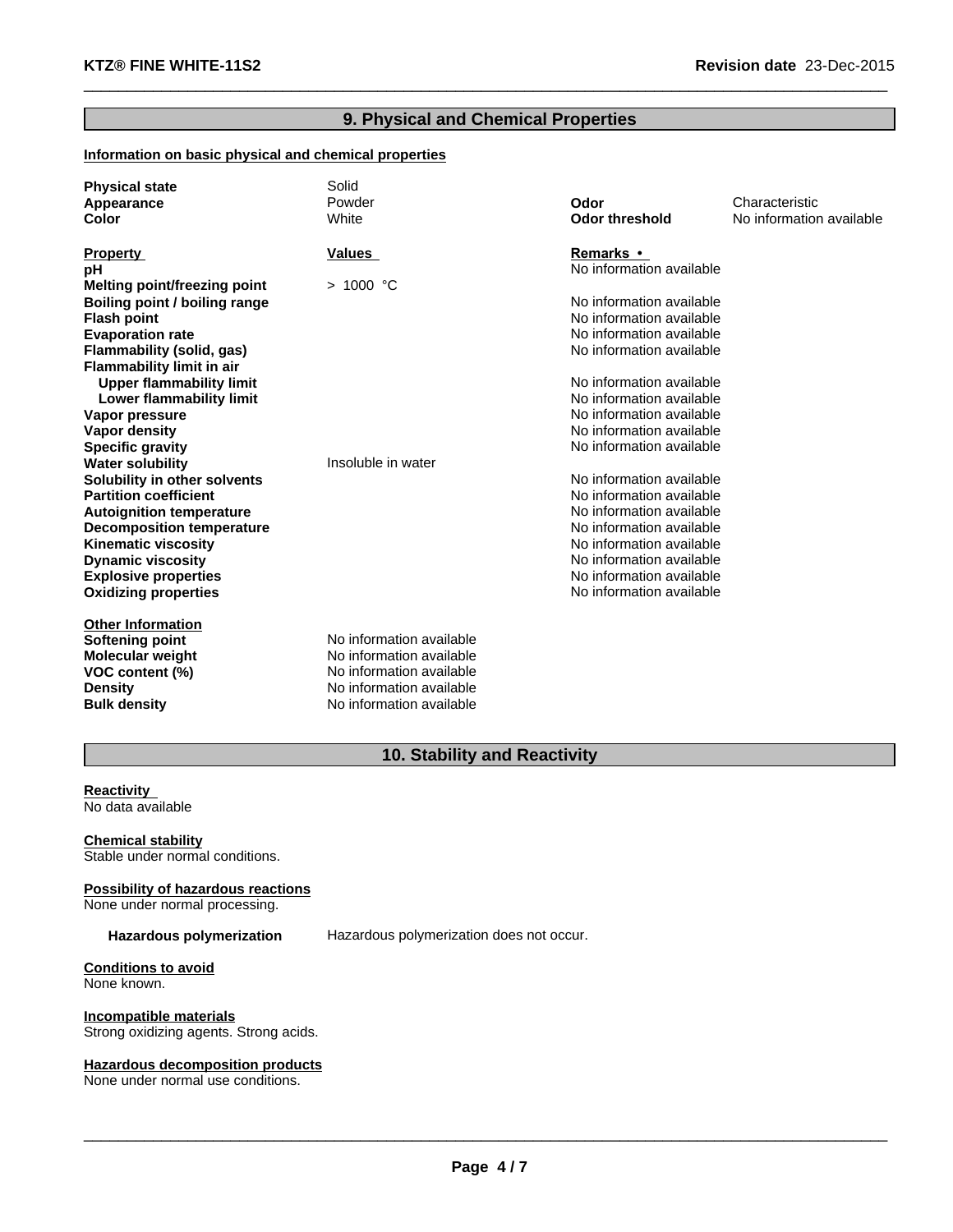#### **11. Toxicological Information**

 $\_$  ,  $\_$  ,  $\_$  ,  $\_$  ,  $\_$  ,  $\_$  ,  $\_$  ,  $\_$  ,  $\_$  ,  $\_$  ,  $\_$  ,  $\_$  ,  $\_$  ,  $\_$  ,  $\_$  ,  $\_$  ,  $\_$  ,  $\_$  ,  $\_$  ,  $\_$  ,  $\_$  ,  $\_$  ,  $\_$  ,  $\_$  ,  $\_$  ,  $\_$  ,  $\_$  ,  $\_$  ,  $\_$  ,  $\_$  ,  $\_$  ,  $\_$  ,  $\_$  ,  $\_$  ,  $\_$  ,  $\_$  ,  $\_$  ,

#### **Information on likely routes of exposure**

#### **Product information**

| <b>Inhalation</b>   | No data available. |
|---------------------|--------------------|
| Eye contact         | No data available. |
| <b>Skin contact</b> | No data available. |
| Ingestion           | No data available. |

#### **Component information**

| <b>Chemical Name</b>                   | Oral LD50                | Dermal LD50                  | <b>Inhalation LC50</b> |
|----------------------------------------|--------------------------|------------------------------|------------------------|
| Titanium Dioxide<br>13463-67-7         | $> 10000$ mg/kg (Rat)    |                              |                        |
| Triethoxycaprylylsilane<br>  2943-75-1 | $= 10060 \mu L/kg$ (Rat) | (Rabbit)<br>$=$ 5910 µL/kg ( |                        |

#### **Information on toxicological effects**

**Symptoms** No information available.

#### **Delayed and immediate effects as well as chronic effects from short and long-term exposure**

| <b>Skin corrosion/irritation</b>  | No information available.                                                                |
|-----------------------------------|------------------------------------------------------------------------------------------|
| Serious eye damage/eye irritation | No information available.                                                                |
| <b>Irritation</b>                 | No information available.                                                                |
| <b>Corrosivity</b>                | No information available.                                                                |
| <b>Sensitization</b>              | No information available.                                                                |
| Germ cell mutagenicity            | No information available.                                                                |
| Carcinogenicity                   | This product contains one or more substances which are classified by IARC as             |
|                                   | carcinogenic to humans (Group I), probably carcinogenic to humans (Group 2A) or possibly |
|                                   | carcinogenic to humans (Group 2B).                                                       |

| <b>Chemical Name</b> | <b>ACGIH</b> | <b>IARC</b> | <b>NITD</b><br>N H | <b>OSHA</b> |
|----------------------|--------------|-------------|--------------------|-------------|
| Titanium Dioxide     |              | Group 2B    |                    | . .         |
| 13463-67-7           |              |             |                    |             |

*IARC (International Agency for Research on Cancer)*

*Group 2B - Possibly Carcinogenic to Humans*

*OSHA (Occupational Safety and Health Administration of the US Department of Labor)*

*X - Present*

**STOT - repeated exposure<br>Aspiration hazard** 

**Reproductive toxicity <br>
<b>STOT** - single exposure<br>
No information available. **STOT - single exposure** No information available.<br>**STOT - repeated exposure** No information available. **No information available.** 

#### **12. Ecological Information**

#### **Ecotoxicity**  None known

#### **Persistence and degradability**

No information available.

#### **Bioaccumulation**

No information available.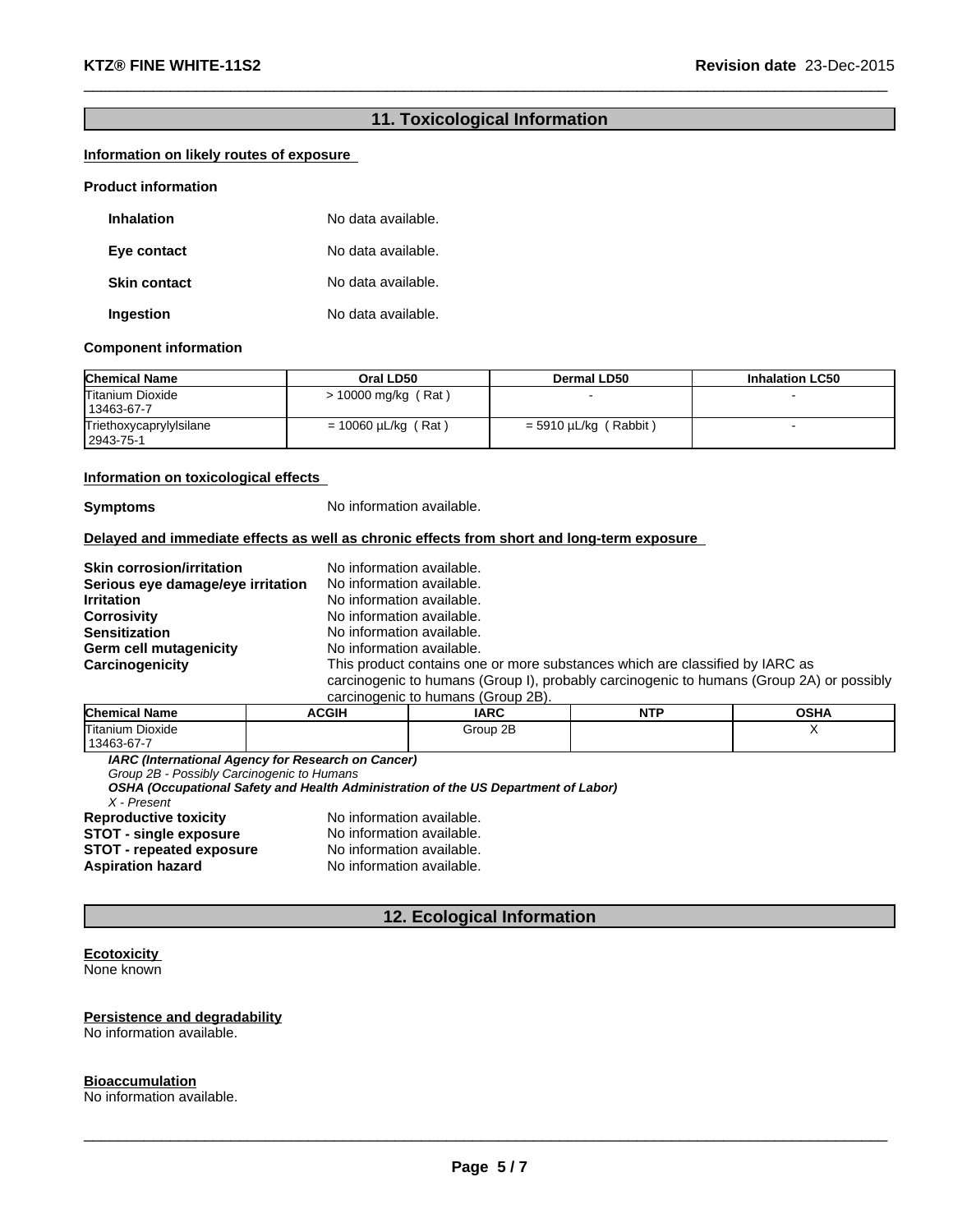#### **Other adverse effects** No information available

| <b>13. Disposal Considerations</b> |                                                                                                        |  |
|------------------------------------|--------------------------------------------------------------------------------------------------------|--|
| Waste treatment methods            |                                                                                                        |  |
| <b>Disposal of wastes</b>          | Disposal should be in accordance with applicable regional, national and local laws and<br>regulations. |  |
| <b>Contaminated packaging</b>      | Disposal should be in accordance with applicable regional, national and local laws and<br>regulations. |  |

 $\_$  ,  $\_$  ,  $\_$  ,  $\_$  ,  $\_$  ,  $\_$  ,  $\_$  ,  $\_$  ,  $\_$  ,  $\_$  ,  $\_$  ,  $\_$  ,  $\_$  ,  $\_$  ,  $\_$  ,  $\_$  ,  $\_$  ,  $\_$  ,  $\_$  ,  $\_$  ,  $\_$  ,  $\_$  ,  $\_$  ,  $\_$  ,  $\_$  ,  $\_$  ,  $\_$  ,  $\_$  ,  $\_$  ,  $\_$  ,  $\_$  ,  $\_$  ,  $\_$  ,  $\_$  ,  $\_$  ,  $\_$  ,  $\_$  ,

|             | <b>14. Transport Information</b> |  |
|-------------|----------------------------------|--|
| <b>DOT</b>  | Not regulated                    |  |
| ICAO (air)  | Not regulated                    |  |
| <b>IATA</b> | Not regulated                    |  |
| <b>IMDG</b> | Not regulated                    |  |
| RID         | Not regulated                    |  |
| <b>ADR</b>  | Not regulated                    |  |

#### **15. Regulatory information**

| <b>International inventories</b> |          |  |
|----------------------------------|----------|--|
| TSCA                             | Complies |  |
| <b>DSL/NDSL</b>                  | Complies |  |
| <b>EINECS/ELINCS</b>             | Complies |  |
| <b>ENCS</b>                      | Complies |  |
| <b>IECSC</b>                     | Complies |  |
| KECL                             | Complies |  |
| <b>PICCS</b>                     | Complies |  |
| AICS                             | Complies |  |

#### **Legend:**

**TSCA** - United States Toxic Substances Control Act Section 8(b) Inventory **DSL/NDSL** - Canadian Domestic Substances List/Non-Domestic Substances List **EINECS/ELINCS** - European Inventory of Existing Chemical Substances/European List of Notified Chemical Substances **ENCS** - Japan Existing and New Chemical Substances

**IECSC** - China Inventory of Existing Chemical Substances

**KECL** - Korean Existing and Evaluated Chemical Substances

**PICCS** - Philippines Inventory of Chemicals and Chemical Substances

**AICS** - Australian Inventory of Chemical Substances

#### **US Federal Regulations**

#### **SARA 313**

Section 313 of Title III of the Superfund Amendments and Reauthorization Act of 1986 (SARA). This product does not contain any chemicals which are subject to the reporting requirements of the Act and Title 40 of the Code of Federal Regulations, Part 372